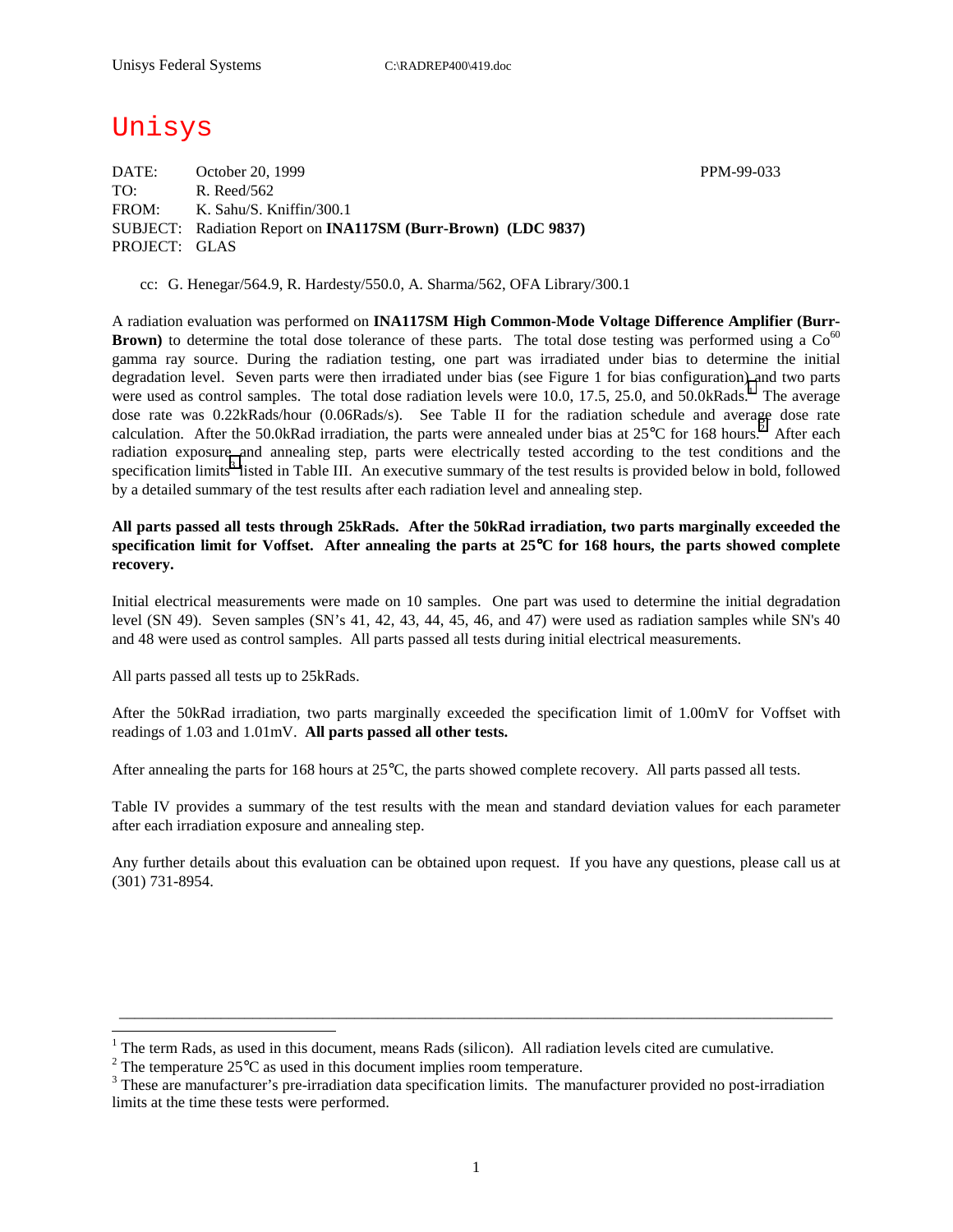#### ADVISORY ON THE USE OF THIS DOCUMENT

The information contained in this document has been developed solely for the purpose of providing general guidance to employees of the Goddard Space Flight Center (GSFC). This document may be distributed outside GSFC only as a courtesy to other government agencies and contractors. Any distribution of this document, or application or use of the information contained herein, is expressly conditional upon, and is subject to, the following understandings and limitations:

(a) The information was developed for general guidance only and is subject to change at any time;

(b) The information was developed under unique GSFC laboratory conditions which may differ substantially from outside conditions;

(c) GSFC does not warrant the accuracy of the information when applied or used under other than unique GSFC laboratory conditions;

(d) The information should not be construed as a representation of product performance by either GSFC or the manufacturer;

(e) Neither the United States government nor any person acting on behalf of the United States government assumes any liability resulting from the application or use of the information.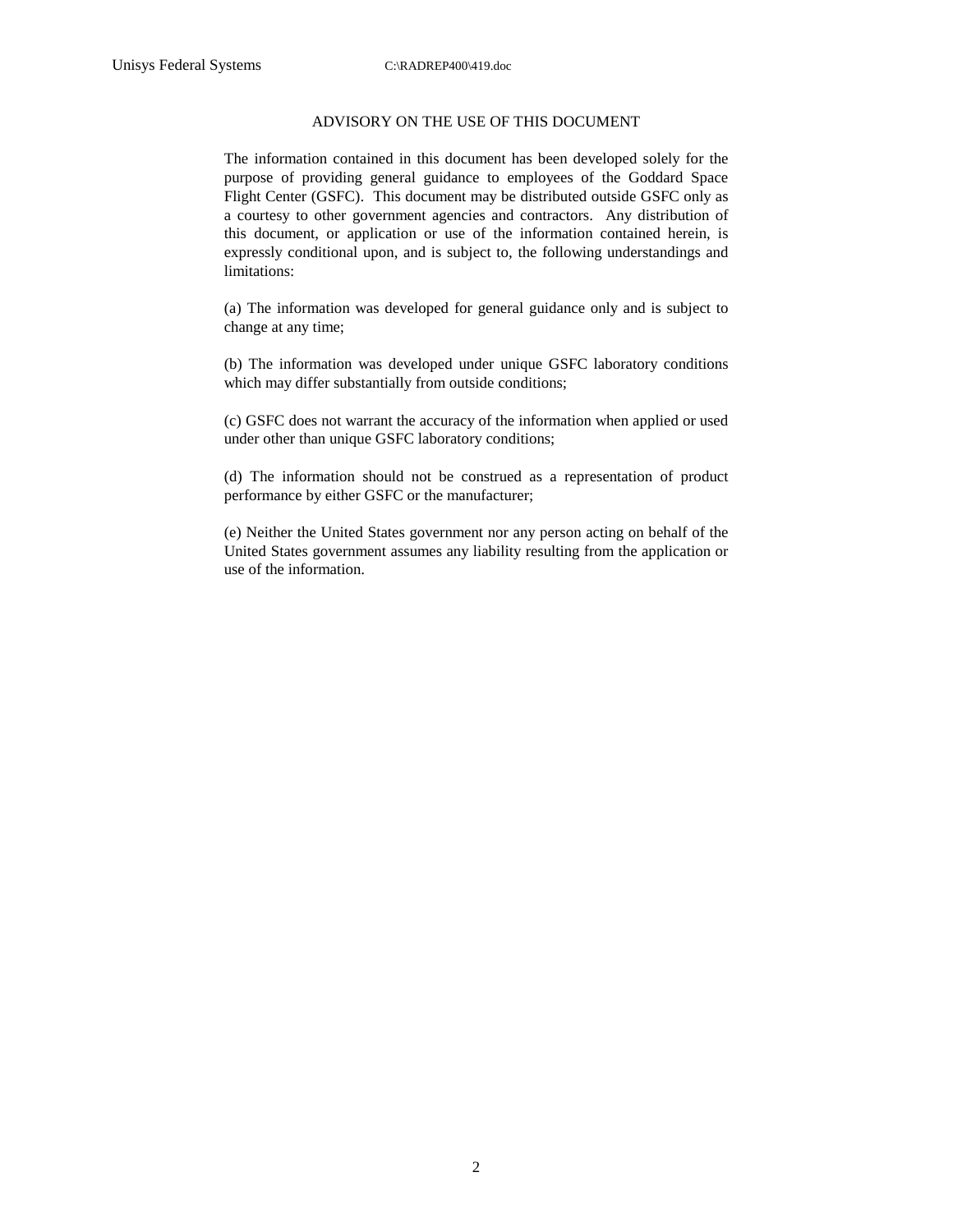### Figure 1. Radiation Bias Circuit for INA117SM



Notes:

- 1.  $+V = +15V \pm 0.5V$ .
- 2.  $-V = -15V \pm 0.5V$ .
- 3.  $+V_{IN} = +10V \pm 0.5V$ .
- 4.  $R_1 = 510\Omega \pm 5\%, \frac{1}{4}W$ .
- 5.  $V_0 \approx 5.0V$ .
- Pin Out:
- 1. Ref B
- 2. -In
- $3. +In$
- 4. V-
- 5. Ref A
- 6. Output
- 7. V+ 8. Comp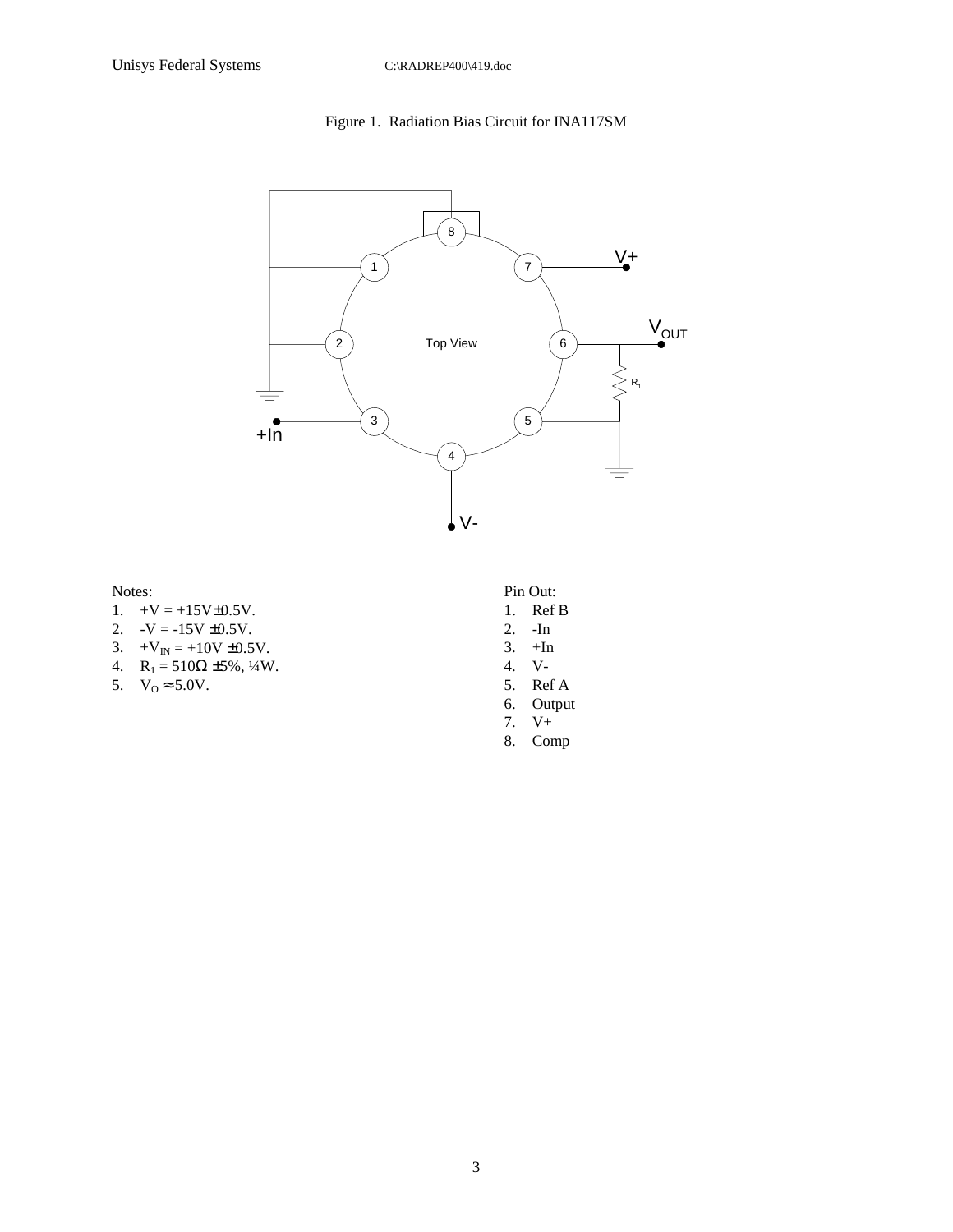| Generic Part Number:                         | <b>INA117</b>                                 |
|----------------------------------------------|-----------------------------------------------|
| <b>GLAS Part Number</b>                      | INA117SM                                      |
| <b>GLAS TID Requirement</b>                  | $25kRads (RDM = 5)$                           |
| Charge Number:                               | M90432                                        |
| Manufacturer:                                | Burr-Brown                                    |
| Lot Date Code (LDC):                         | 9837                                          |
| <b>Quantity Tested:</b>                      | 10                                            |
| Serial Numbers of Control Samples:           | 70, 78                                        |
| Serial Number of Initial Degradation Sample: | 79                                            |
| Serial Numbers of Radiation Samples:         | 71, 72, 73, 74, 75, 76, 77                    |
| Part Function:                               | High Common-Mode Voltage Difference Amplifier |
| Part Technology:                             | Bipolar Hybrid                                |
| Package Style:                               | TO-99                                         |
| Test Equipment:                              | A540                                          |
| Test Engineer:                               | A. Duvalsaint                                 |

• The manufacturer for this part guaranteed no radiation tolerance/hardness.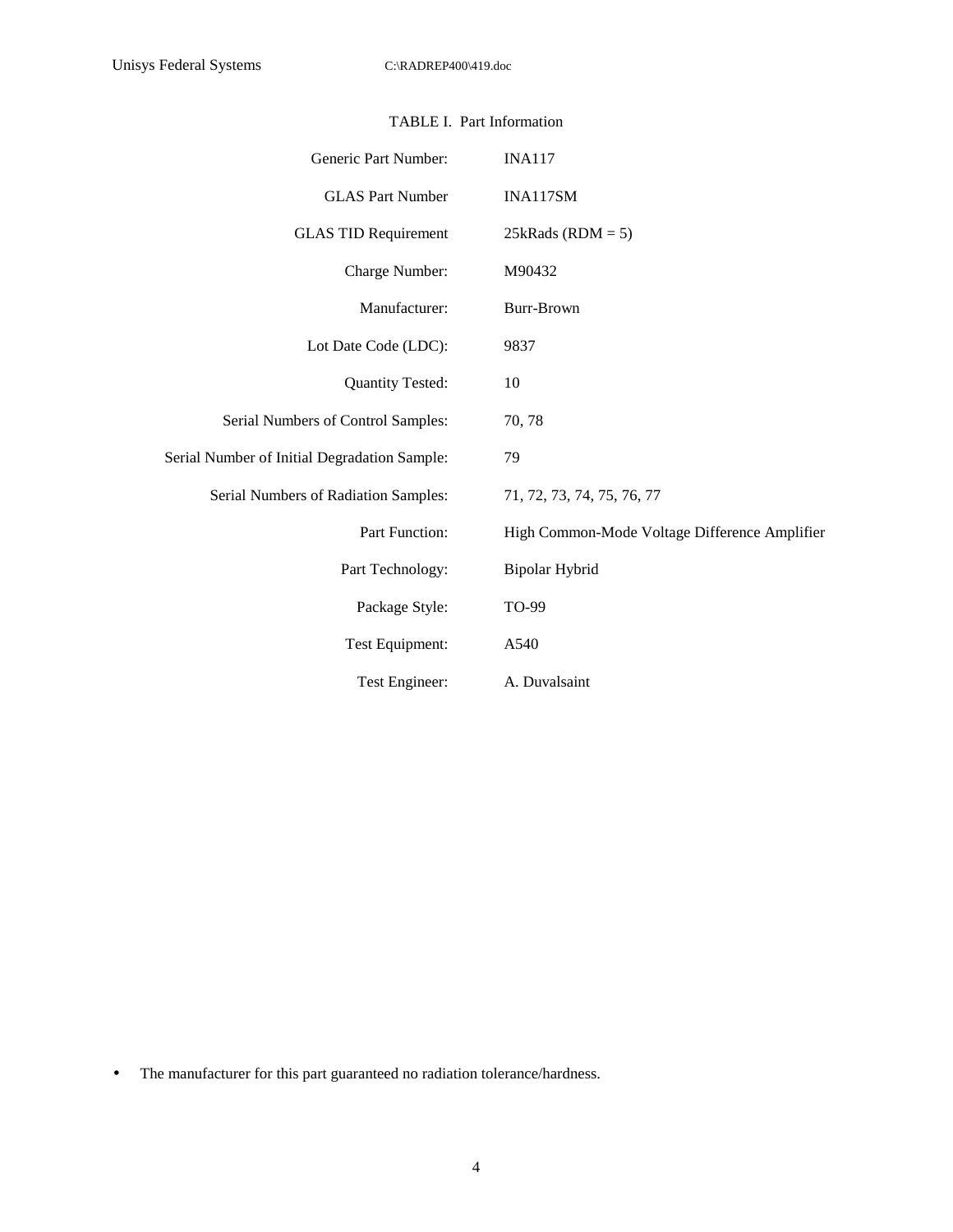| TABLE II. Radiation Schedule for INA117SM                              |  |  |  |  |  |  |  |  |
|------------------------------------------------------------------------|--|--|--|--|--|--|--|--|
|                                                                        |  |  |  |  |  |  |  |  |
|                                                                        |  |  |  |  |  |  |  |  |
| <b>One Part Test Runs</b>                                              |  |  |  |  |  |  |  |  |
|                                                                        |  |  |  |  |  |  |  |  |
|                                                                        |  |  |  |  |  |  |  |  |
|                                                                        |  |  |  |  |  |  |  |  |
|                                                                        |  |  |  |  |  |  |  |  |
|                                                                        |  |  |  |  |  |  |  |  |
|                                                                        |  |  |  |  |  |  |  |  |
|                                                                        |  |  |  |  |  |  |  |  |
| <b>All Remaining Parts</b>                                             |  |  |  |  |  |  |  |  |
|                                                                        |  |  |  |  |  |  |  |  |
|                                                                        |  |  |  |  |  |  |  |  |
|                                                                        |  |  |  |  |  |  |  |  |
|                                                                        |  |  |  |  |  |  |  |  |
|                                                                        |  |  |  |  |  |  |  |  |
|                                                                        |  |  |  |  |  |  |  |  |
|                                                                        |  |  |  |  |  |  |  |  |
|                                                                        |  |  |  |  |  |  |  |  |
|                                                                        |  |  |  |  |  |  |  |  |
|                                                                        |  |  |  |  |  |  |  |  |
|                                                                        |  |  |  |  |  |  |  |  |
|                                                                        |  |  |  |  |  |  |  |  |
|                                                                        |  |  |  |  |  |  |  |  |
| Average Dose Rate = 50,000 RADS/229 HOURS=218.3 RADS/HOUR=0.06RADS/SEC |  |  |  |  |  |  |  |  |
|                                                                        |  |  |  |  |  |  |  |  |

PARTS WERE IRRADIATED AND ANNEALED UNDER BIAS, SEE FIGURE 1.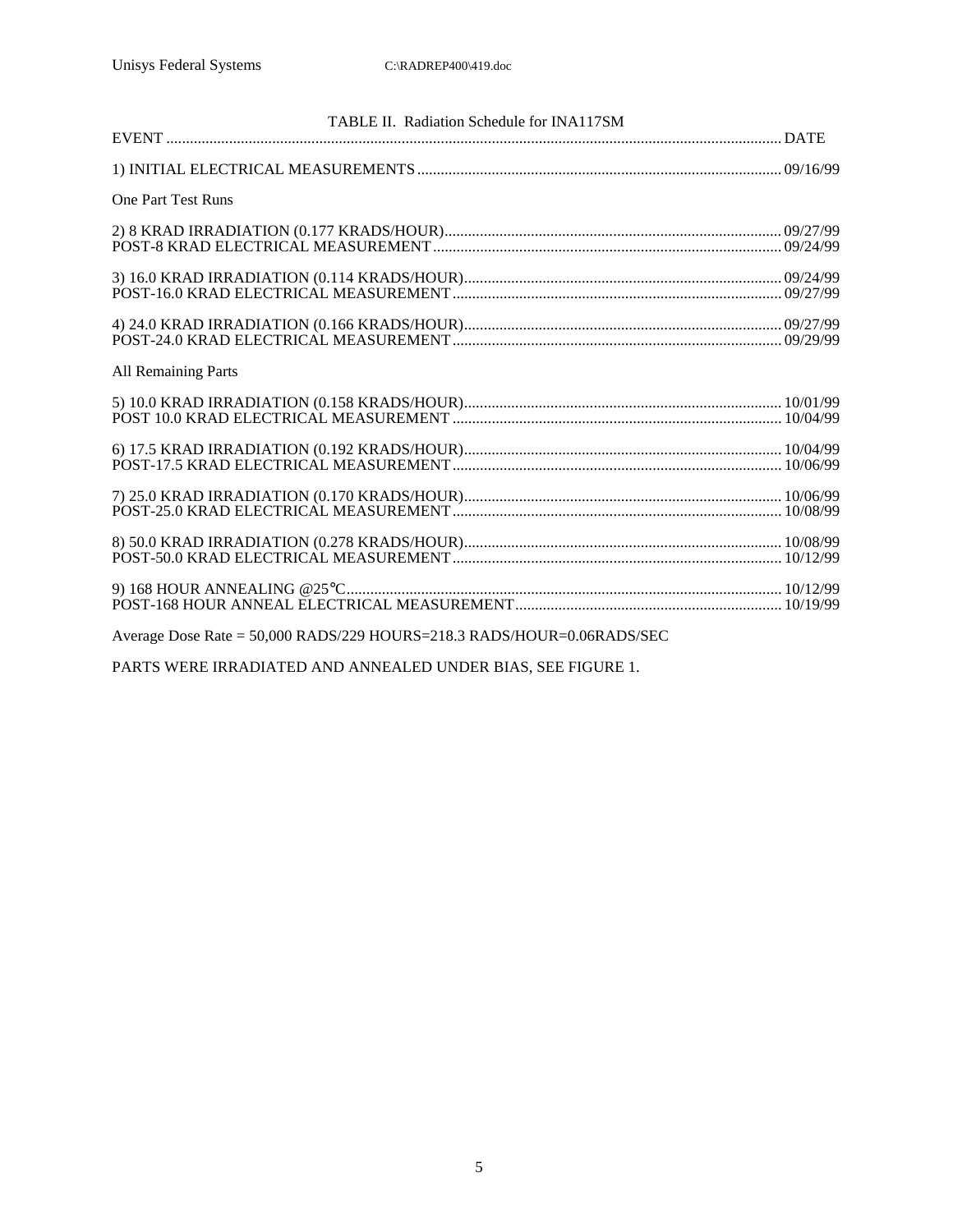| <b>Test</b>             |                  |              | <b>Spec. Limit</b> |      |                            |
|-------------------------|------------------|--------------|--------------------|------|----------------------------|
| #                       | <b>Parameter</b> | <b>Units</b> | min                | max  | <b>Test Conditions (2)</b> |
| 1                       | <b>Icc</b>       | <b>mA</b>    |                    | 2.00 | $V_0 = 0V$                 |
| $\overline{2}$          | <b>Voffset</b>   | mV           | $-1.00$            | 1.00 |                            |
| 3                       | P_PSRR_pos       | dB           | 74                 |      | $ V_s = +5V$ to $+18V$     |
| $\overline{\mathbf{4}}$ | P_PSRR_neg       | dB           | 74                 |      | $V_s = -5V$ to $-18V$      |
| 5                       | <b>CMRR</b>      | dB           | 70                 |      | Zero source impedance.     |
| 6                       | $+V_0$           | v            | 10                 |      | $IO = +20mA, -5mA$         |
| $\overline{7}$          | slew_rate_A      | $V/\mu s$    | 2.00               |      |                            |
| 8                       | full_power_bw    | $\bf kHz$    | <b>30.0</b>        |      | $V_0 = 20V$ p-p            |

## Table III. Electrical Characteristics INA117SM (1)

Notes:

(1) These are the manufacturer's non-irradiated data sheet specification limits. The manufacturer provided no postirradiation limits at the time the tests were performed.

(2)  $V_s = \pm 15V$  unless otherwise specified.